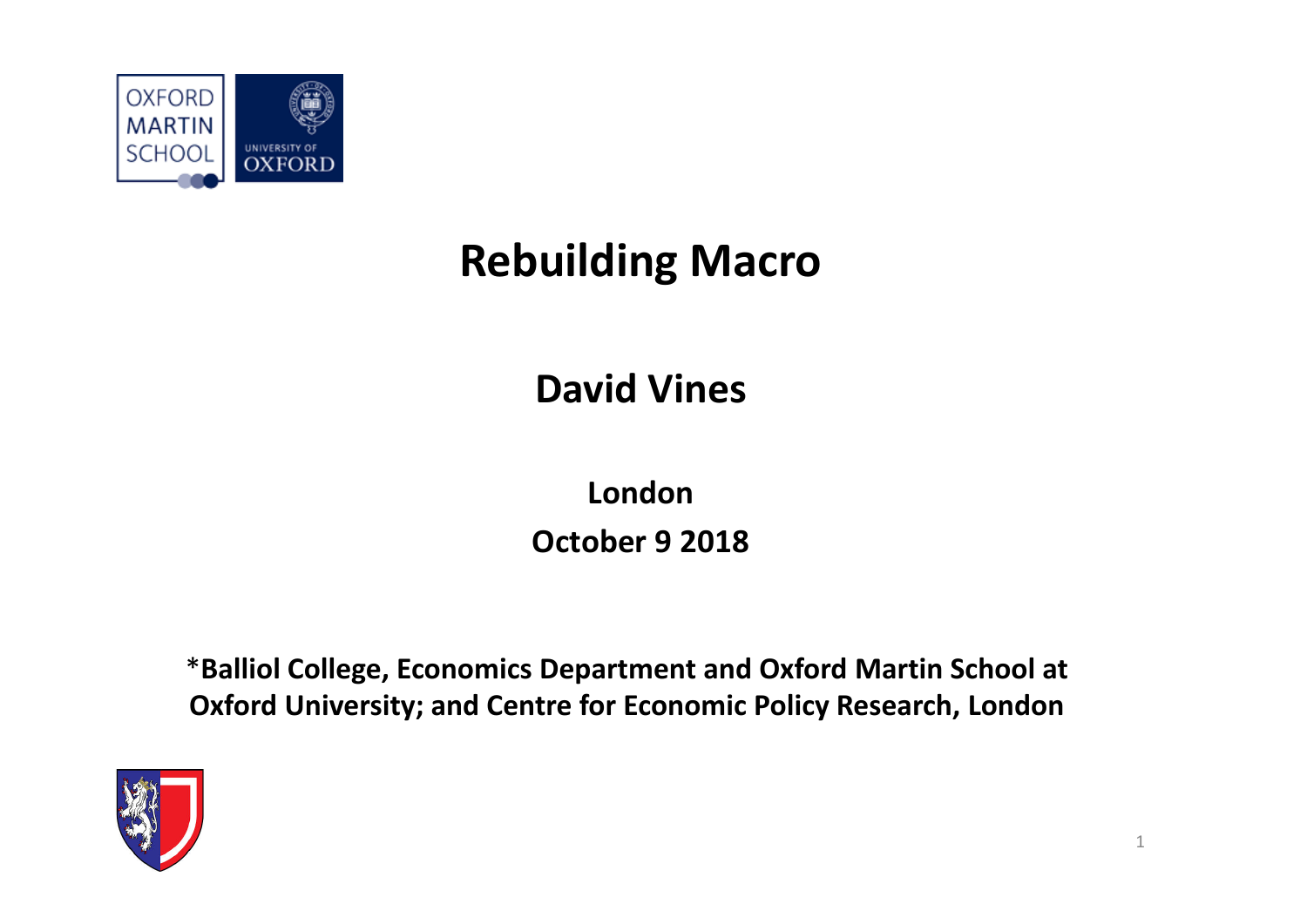

# **1 The Need to Rebuild**

- • During the Great Moderation, the New Keynesian Dynamic Stochastic General Equilibrium (DSGE) model became the 'benchmark model'
- When the Great Moderation collapsed into the GFC, macroeconomists looked rather foolish
	- The benchmark model explained neither why the GFC happened,
	- nor why the recovery since the GFC has been so slow.
- Sam Wills and I edited an issue of the *Oxford Review of Economic Policy*, (*OxREP*) Vol 34 Issue 1 – 2 "Rebuilding Macroeconomic Theory" https://academic.oup.com/oxrep/issue/34/1‐2
- $\bullet$ Very wide range of authors.

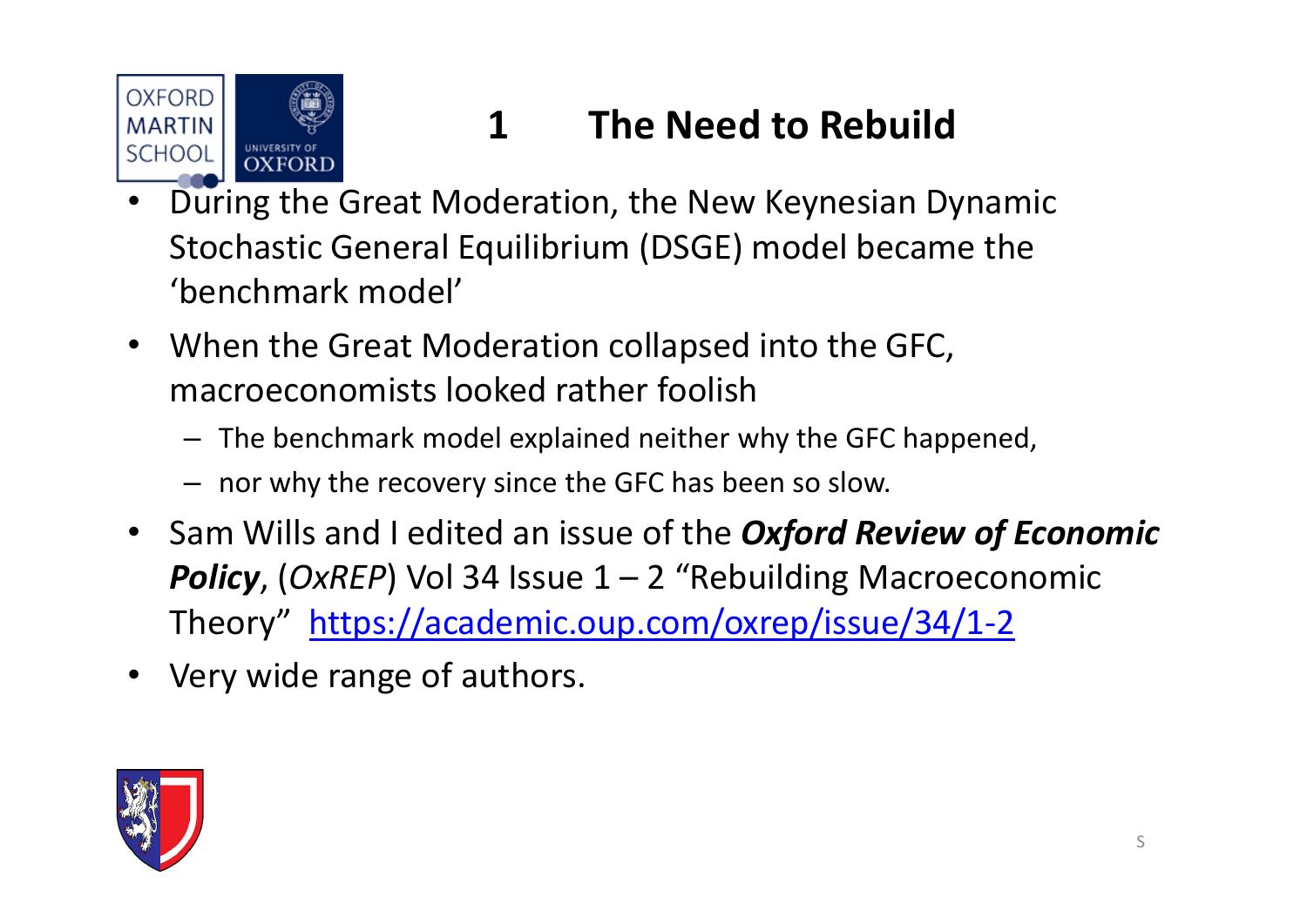

- Some history: response to past theoretical crises
- • Two questions
	- – What difficult challenges faced those developing the DSGE model and/or should it be abandoned?
	- – What are the implications of these challenges for those who build policy models for use in policymaking institutions

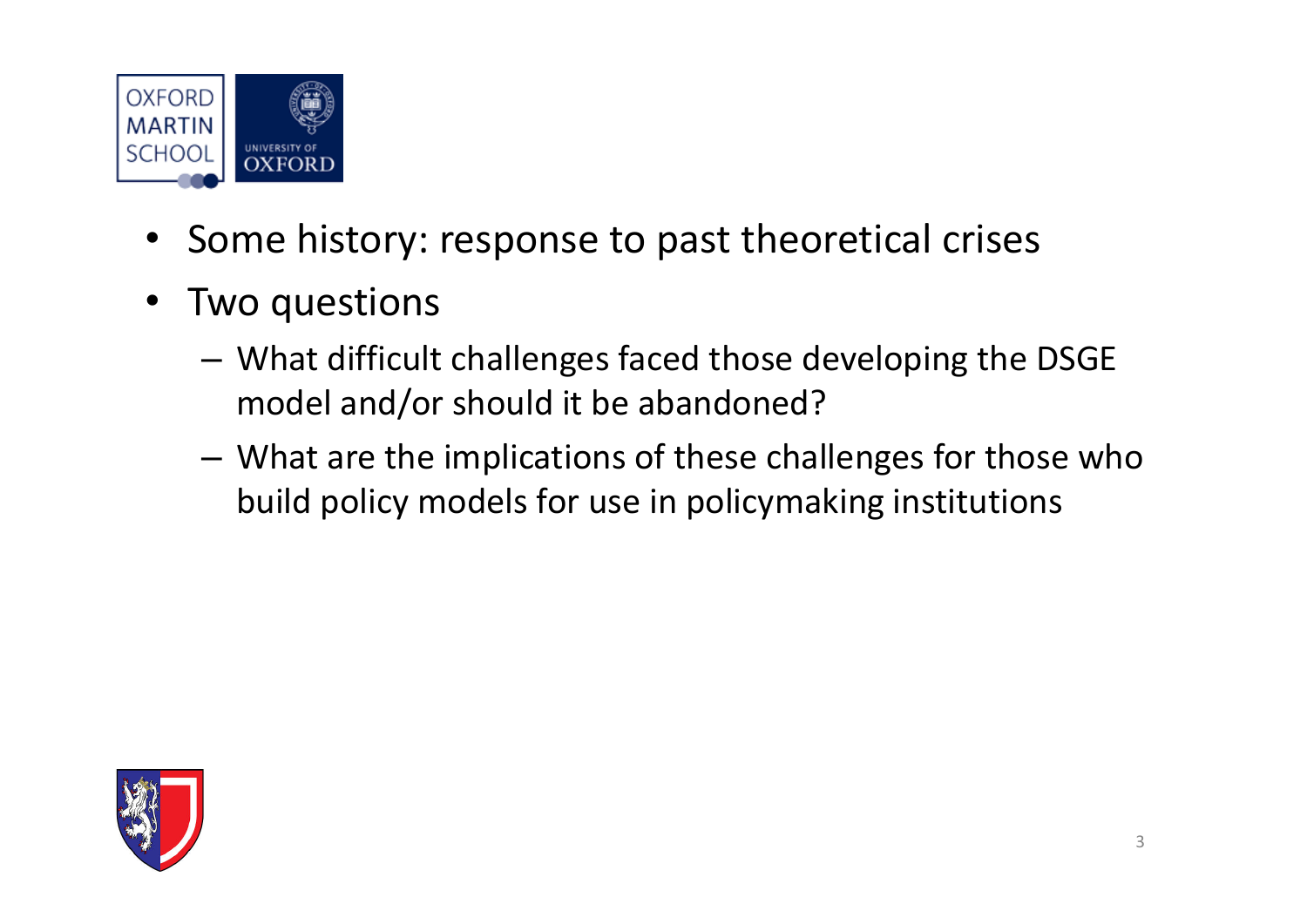

# **2 Past Paradigm Shifts**

#### **2.1 Response to the Unemployment of the 1930s**

- •• In 1930s, economists only had Alfred Marshall's method of separate analyses of the key markets – for labour, goods and money: partial equilibrium
- $\bullet$  But after <sup>a</sup> fall in investment, the economy did follow Marshall's model and rapidly return to full employment
- • Keynes's response was that everything depends on everything else: general equilibrium
	- A shortage of aggregate demand for *goods* leads to unemployment of *labour*
- $\bullet$  Keynes first step: took the Marshallian model and added nominal rigidities.
	- – This meant that, in response to <sup>a</sup> fall in investment, wages did not fall in <sup>a</sup> way which meant that the economy rapidly returned to full employment.

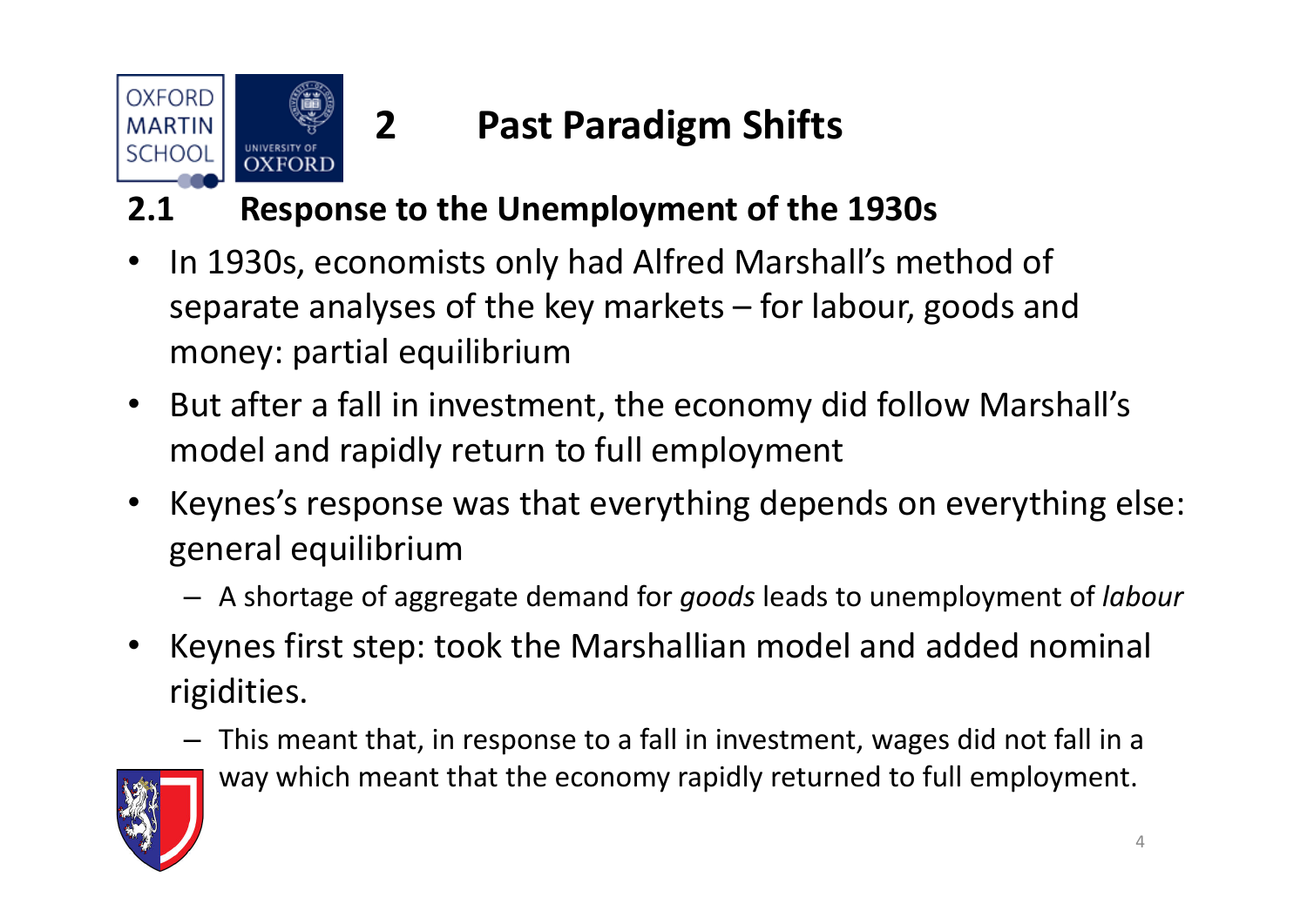

### *Implications*

- • To understand what happened Keynes invented new *content*:
	- $-$  the consumption function and the multiplier: the IS curve
	- $-$  liquidity preference & the LM curve: to ensure that the interest rate did not always move to make savings equal to investment *at full employment*.
- • To understand implications Keynes needed new *method*:
	- general‐equilibrium analysis provided by the IS–LM system
	- What happens in the goods market less demand ‐ affects the labour market – unemployment ‐ and *vice‐versa* – this unemployment means less demand for goods
- $\bullet$  He invented a *new role for policy*: fiscal policy and monetary policy in dealing with unemployment and in preventing excessive booms
	- This change in content method and policy was <sup>a</sup> clear paradigm shift.



*The resulting change in policy had profound effects*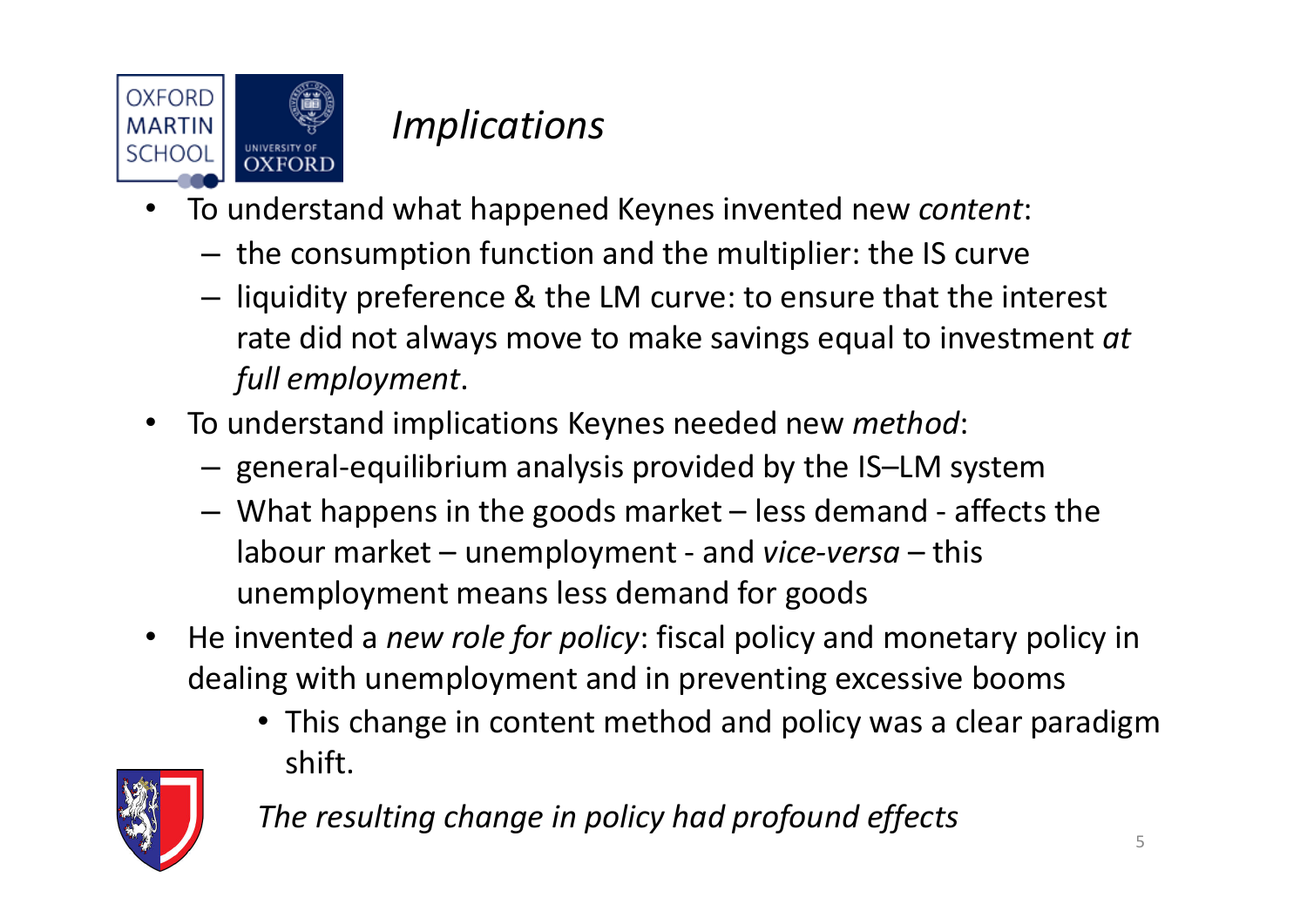

#### **2.2 The 1970s and 1980s**

- • The punchline of the 1970s is that there was <sup>a</sup> problem with existing theory – the fix price IS‐LM model was inadequate to discuss problems of inflation.
- $\bullet$  There was not an agreement on <sup>a</sup> new paradigm. Instead, there were two kinds of response, both of which are still with us

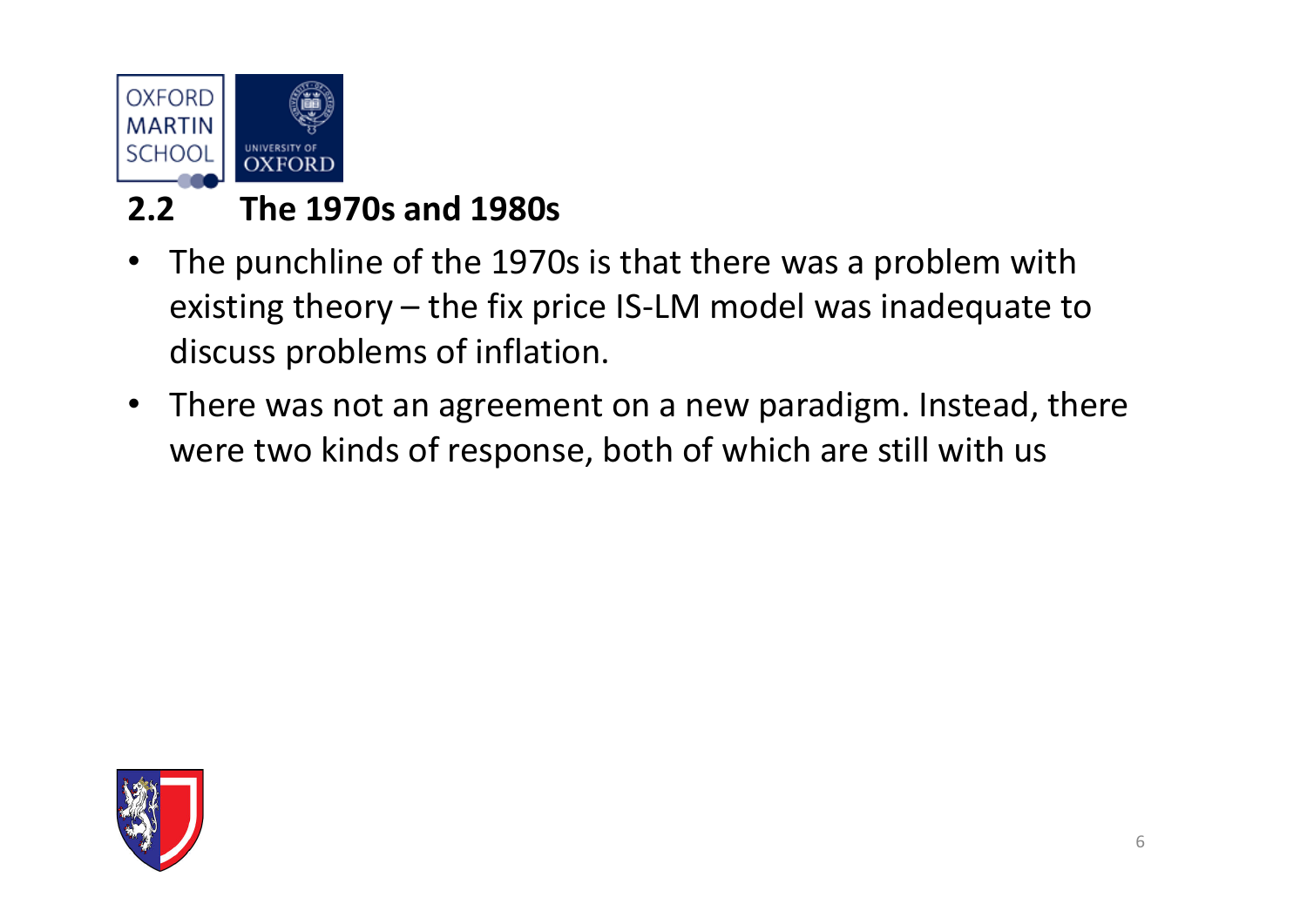

# *(i) The Evolutionary Response of the 70s*

- • The first set of responses to the great inflation came from "saltwater" economists in the US and people like me in the UK
- A change of *content:*
	- – allowing for <sup>a</sup> short run Phillips curve, adaptive inflation expectations, & <sup>a</sup> vertical long‐run Phillips curve,
	- – $-$  a modelling of the supply side including economic growth
- A change of *policy:*
	- – $-$  adoption of an inflation targeting regime to control inflation
		- by monetary policy, not fiscal policy
	- – Coupled with adoption of many supply‐side reform agendas to promote economic growth
		- This move to inflation targeting was not really <sup>a</sup> paradigm shift

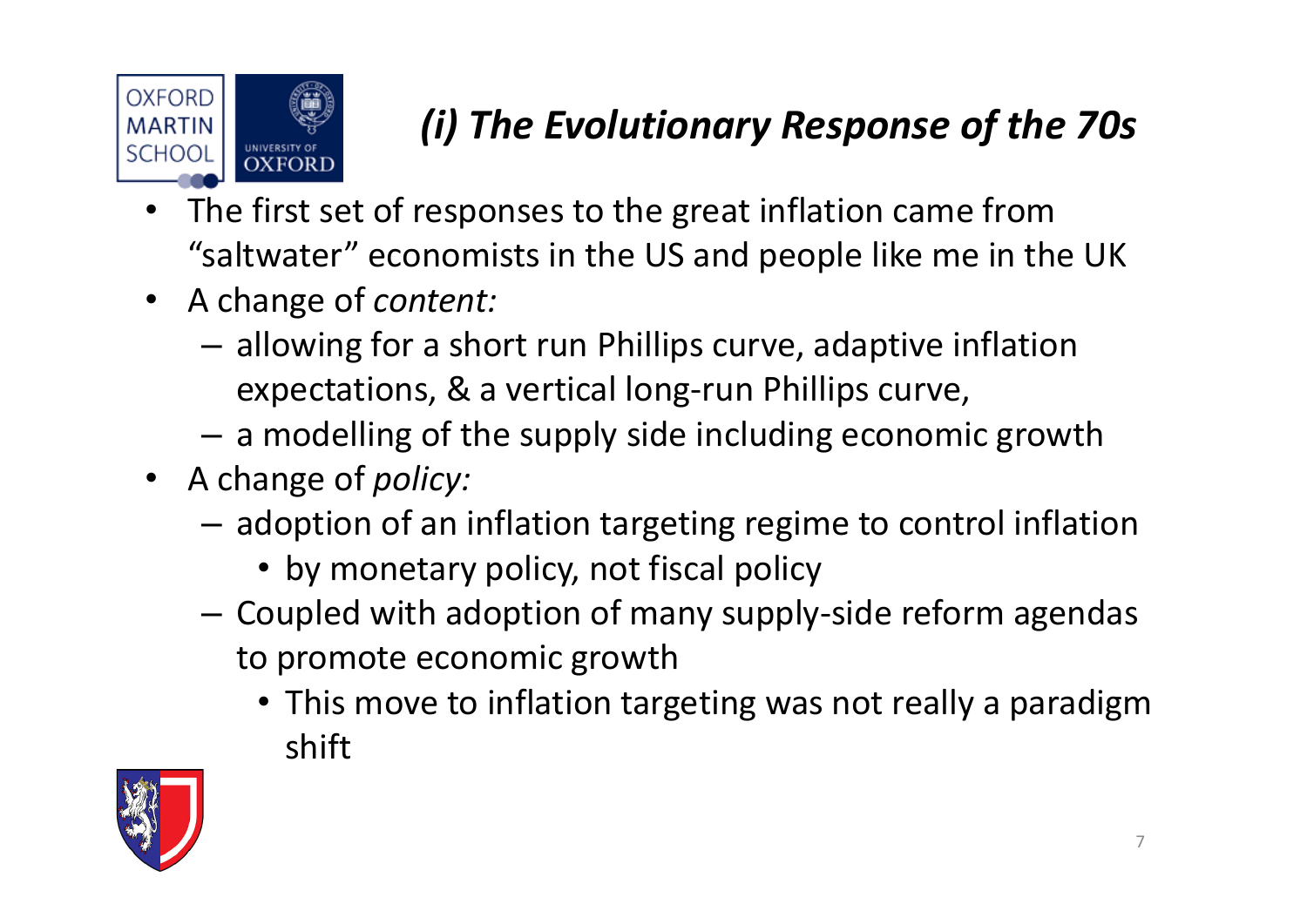



# *(ii) The Microfoundations Revolution*

- •Freshwater belief: inflation had discredited active Keynesianism.
- $\bullet$  *Change of paradigm*:
	- models to be microfounded, optimizing, and forward‐looking, with expectations of the future being model‐consistent or "rational"
	- This microfoundations revolution was **largely accepted**: huge implications
- *Change of method and policy:* requirement that the economy be treated as if it is in constant equilibrium
	- and therefore not needing policy intervention.
	- This second requirement was **comprehensively rejected**
	- Reason provided by Fischer (1977), Taylor (1980) and Calvo (1983)
		- Even if expectations forward‐looking & rational, staggered timing of price changes can still lead to gradual adjustment, to nominal rigidities, and so to <sup>a</sup> role for aggregate demand
		- *Overall outcome*: New Keynesian DSGE model
			- Microfounded model used to study inflation targeting.



• The change in paradigm turned out to have very severe consequences and the set of  $\frac{8}{3}$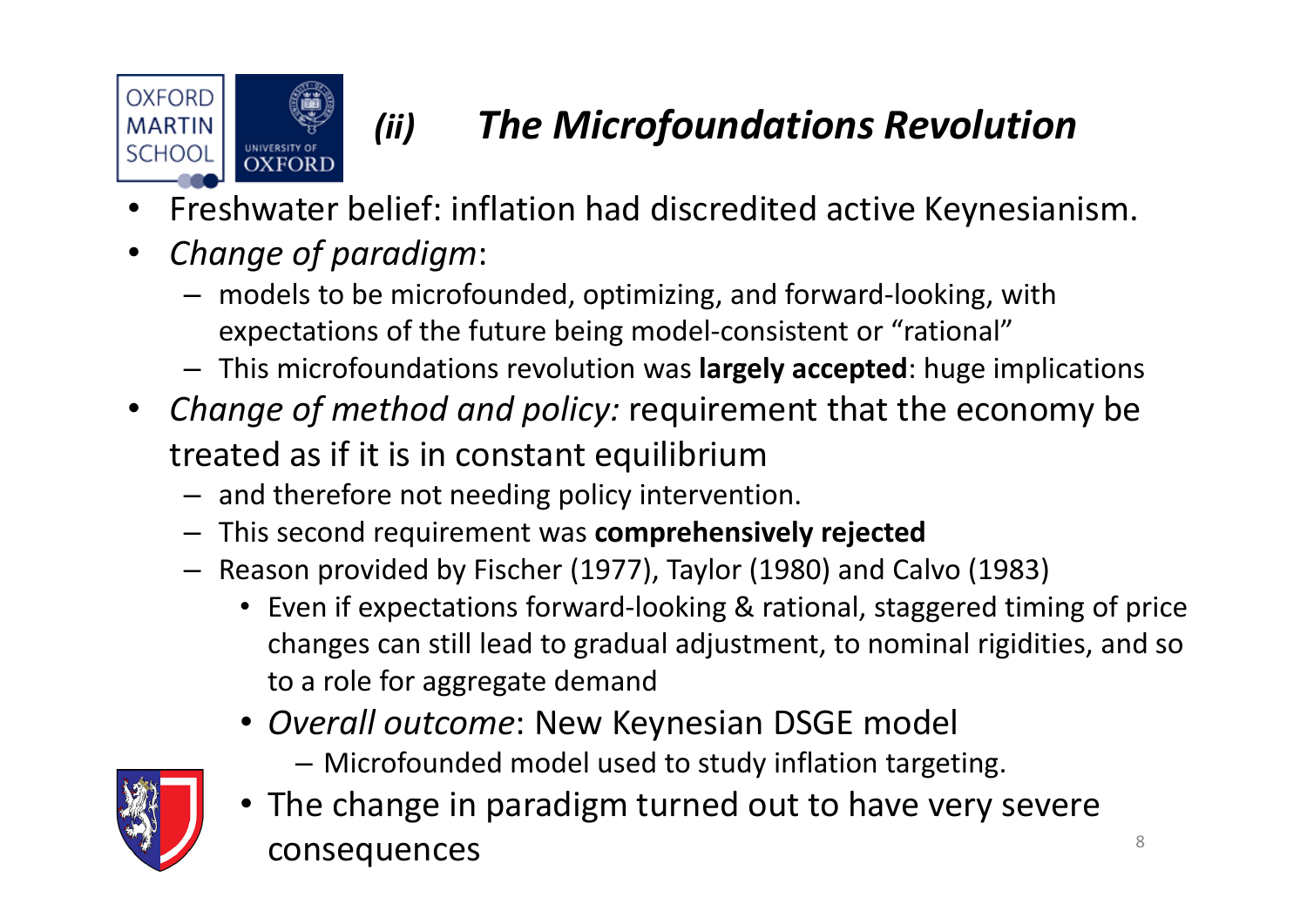

# **3 Synthesis in the Benchmark NK DSGE Model**

- • Output determined by aggregate demand, with 2 components.
	- A forward‐looking Euler equation for consumption of representative consumer depending on the interest rate.
	- A forward‐looking equation for investment by the representative firm, depending on Tobin's Q
- The natural level of output is determined by <sup>a</sup> production function
	- using capital and labour, given the level of technology.
- Long run equilibrium determined by the supply side
	- Growth occurs as <sup>a</sup> result of the accumulation of capital induced by population growth and technical progress
	- Real interest rate converges to the rate of time preference
- Aggregate demand can differ from the natural level of output
	- because of nominal rigidities and so an output gap can emerge.
	- This causes inflation
- •Monetary Policy



• represented by <sup>a</sup> Taylor rule: determines the interest rate and so influences Tobin's $\overline{\mathsf{S}}$  Q  $\overline{\mathsf{S}}$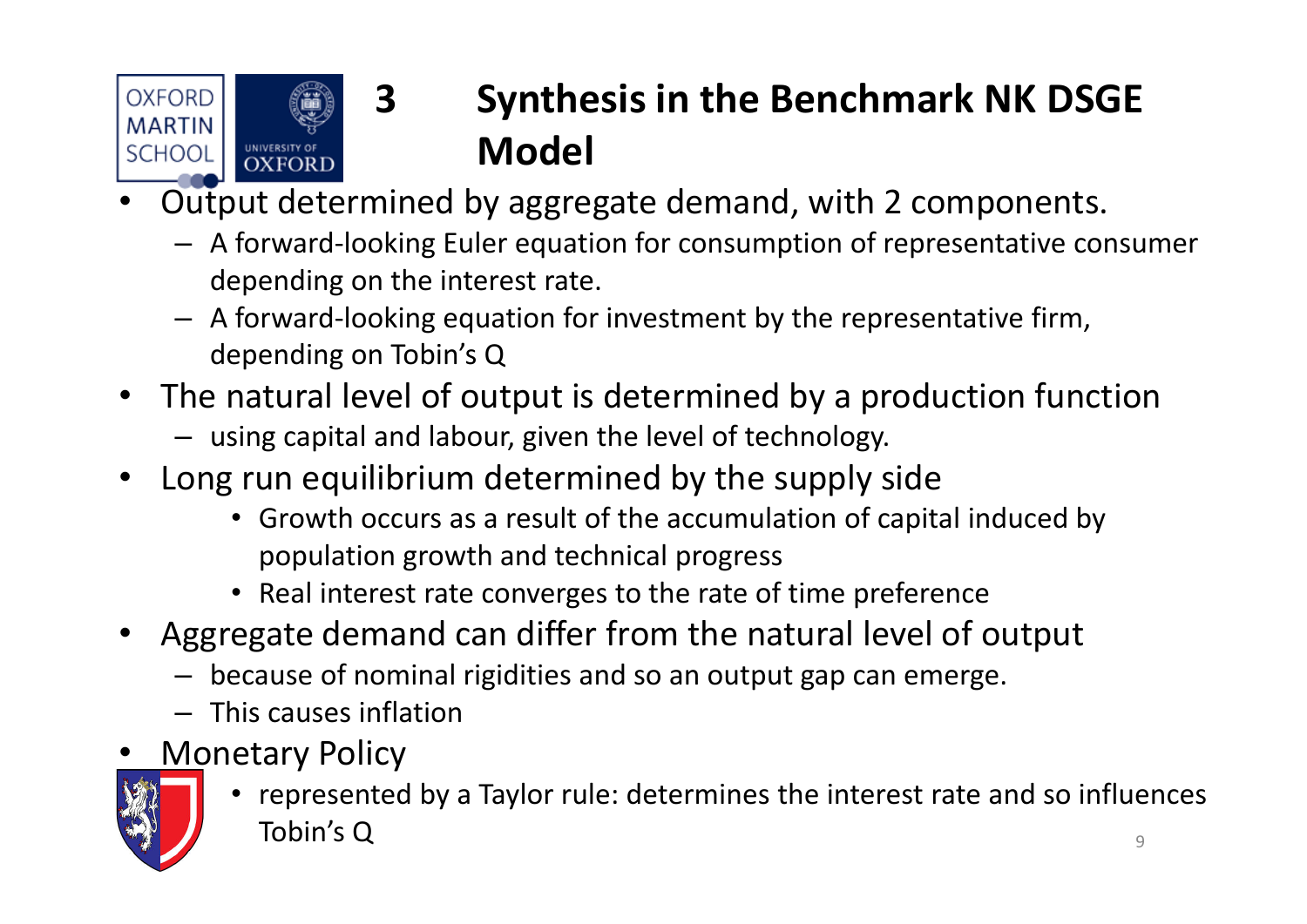

- $\bullet$  Policy is simple:
	- Neutralise demand and technology shocks
	- Gradually stabilise inflation
		- When inflation is stabilised there is <sup>a</sup> "divine coincidence"
		- economy will revert grows at its natural underlying rate

*But ………*

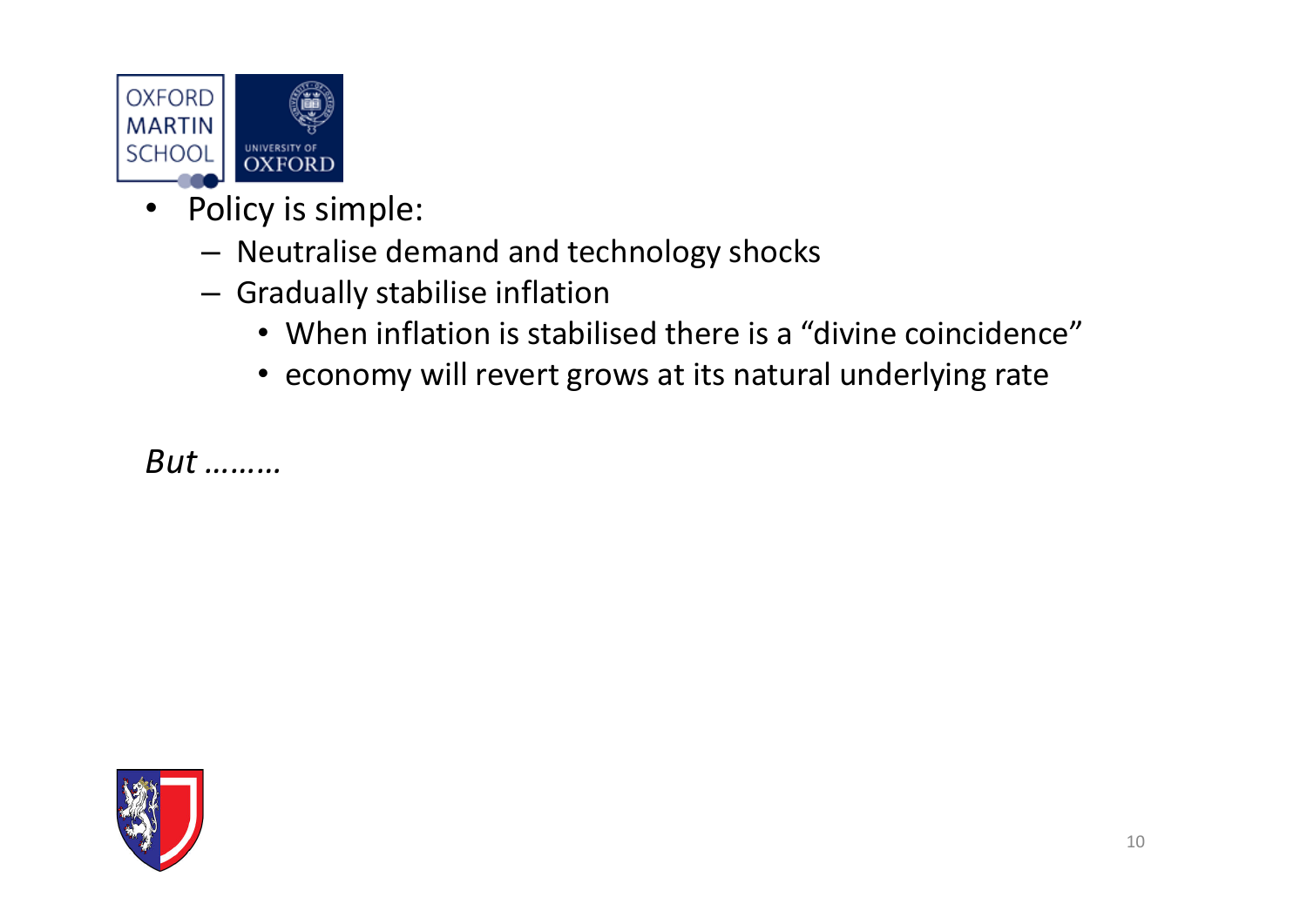

## *But the economy does not return to <sup>a</sup> given growth path*

Advanced Economies log Real GDP and extrapolated trend (Index, 2000=100)





**Figure 1.**

Source: Blanchard and Summers (2017)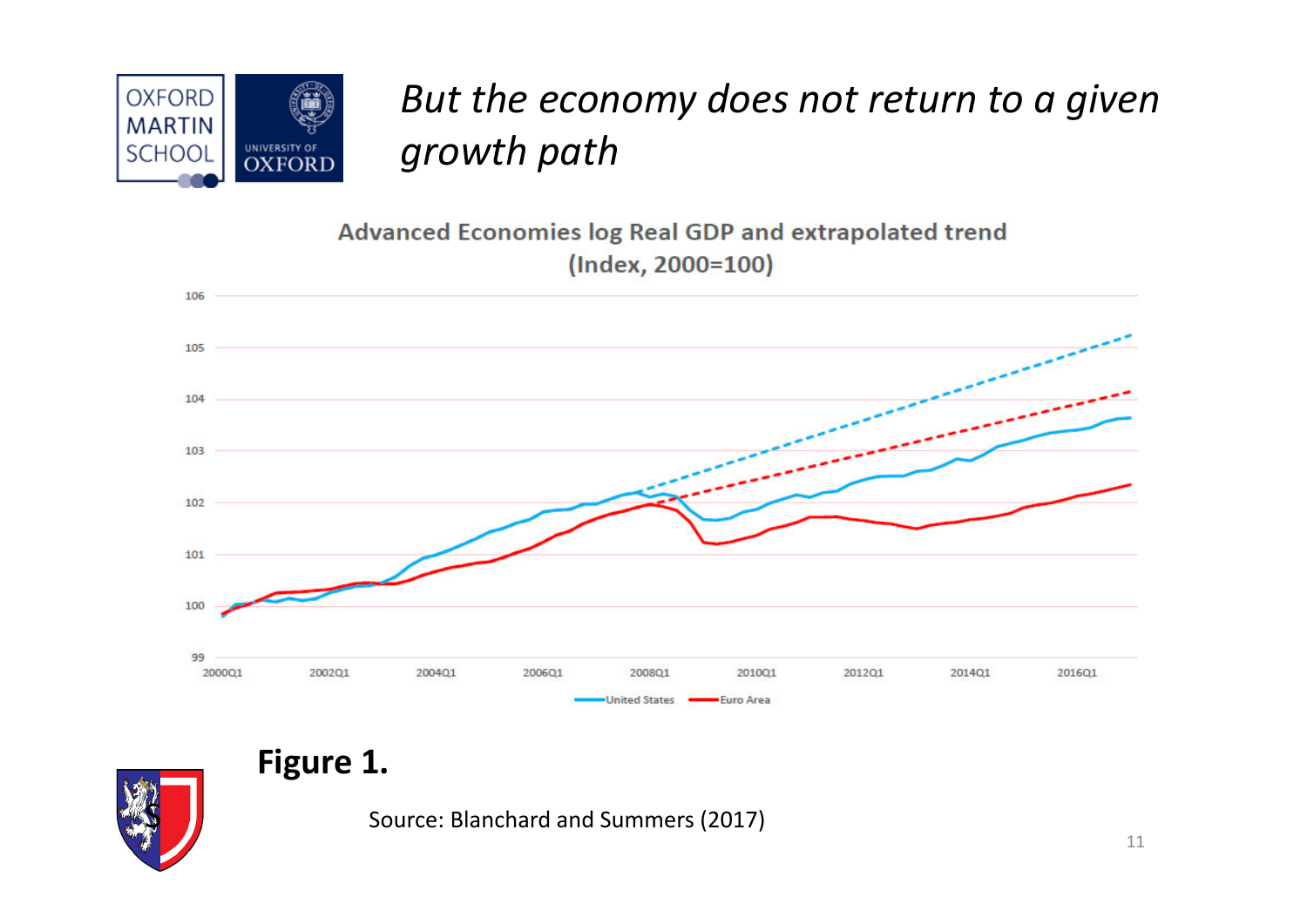

*The difficulty is not surprising….*

•• In what follows I provide a list of five reasons for this difficulty.

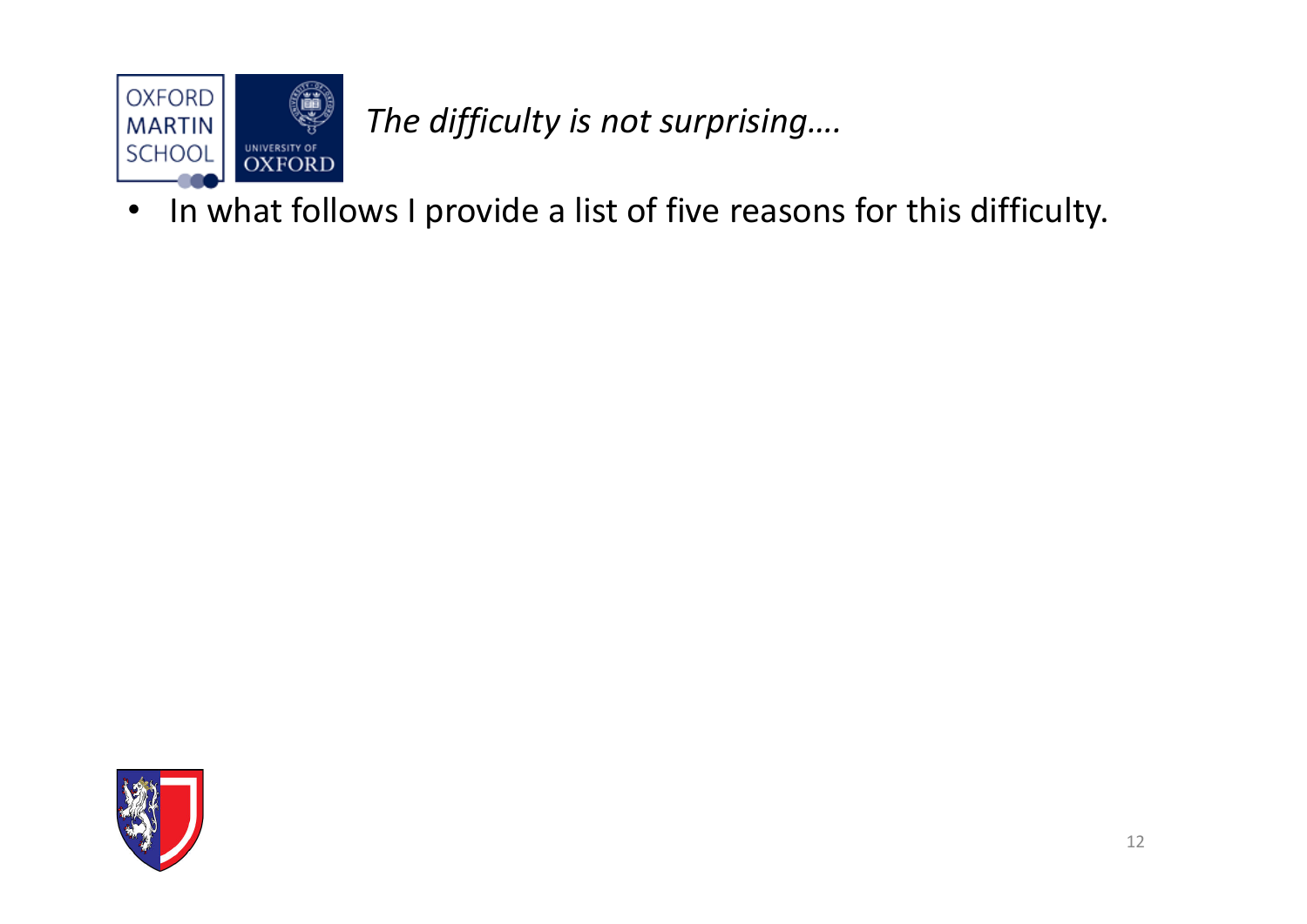

# **A list of challenges 4.1 Supply side hysteresis**

- • The secular stagnation hypothesis – Summers, Gordon, argues that the slow recovery has been caused by slower population growth, and <sup>a</sup> reduced rate of technological progress.
- It is likely that the supply side shocks are <sup>a</sup> result of the short‐run reduction in demand which happened during the GFC
	- – $-$  Reduced investment leading to a reduction in embodied technical progress
	- – $-$  Hysteresis in the labour market
- We need to understand why excess supply did not and does not ‐ cause deflation – the old "nominal rigidities" question

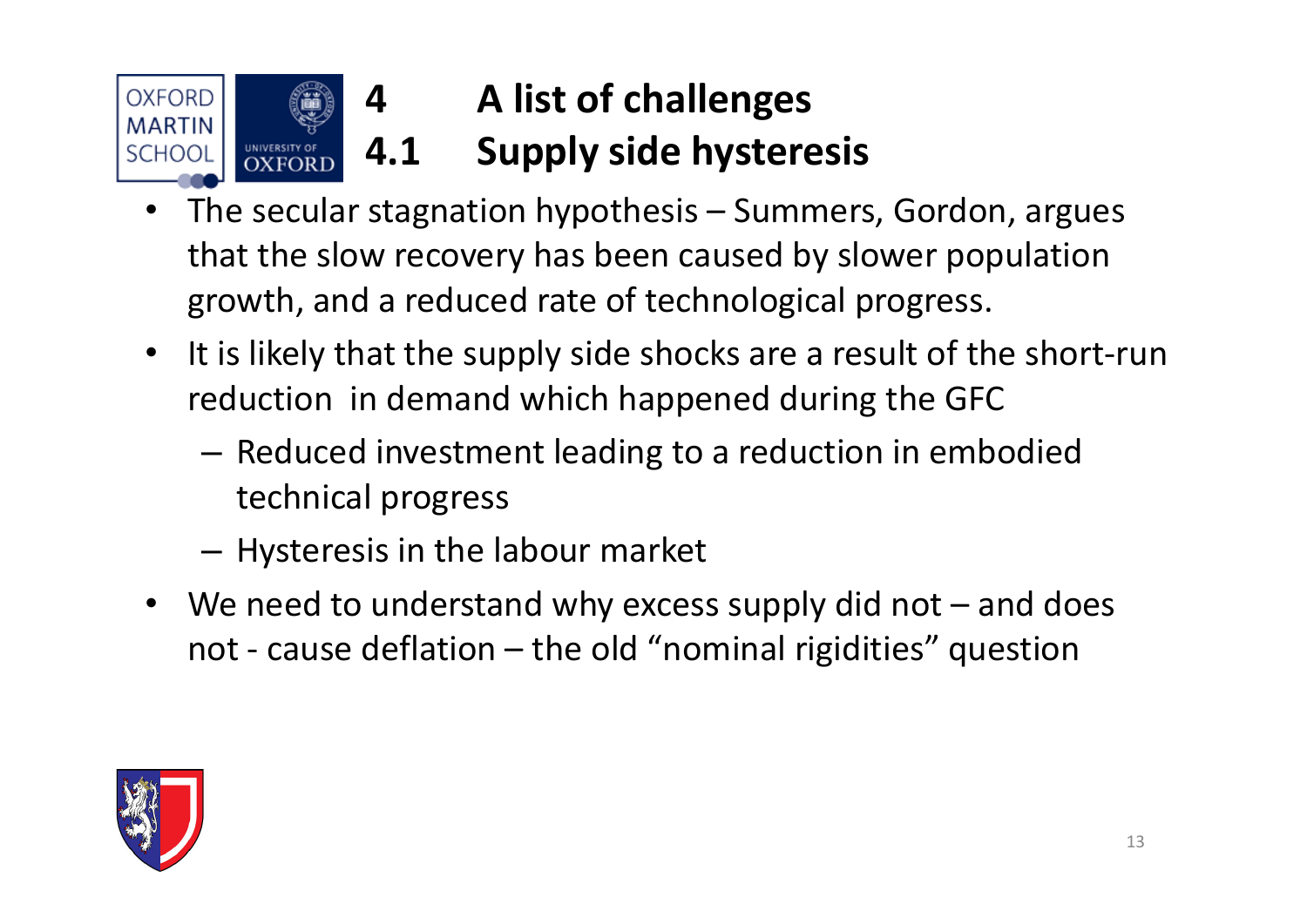

# **4.2 More careful treatment of demand**

- • Importance of own funds for decisions.
	- For both firms and households: funds on hand, collateral, and ability to borrow
	- For intermediaries: importance of capital ratios and leverage for intermediaries.
- • Muellbauer provides significant detailed support for these claims in the modelling of consumption. In his view, proper modelling of e.g. consumption requires two things.
	- First, abandoning the analytical straitjacket of the Euler equation for consumption
	- Second, this does not just mean fitting <sup>a</sup> 'looser' form of the same equation, with different coefficients than those imposed by theory.
	- Instead, it must link liquid, illiquid, and housing assets to consumption, and should study house price booms and collapses, even if the theory behind the linkages might not be fully understood. A need for evidence‐based research: driving theory with data.



• More generally – 'heterogeneous agents' interact in complex ways – some firms will only invests if others invest and vice versa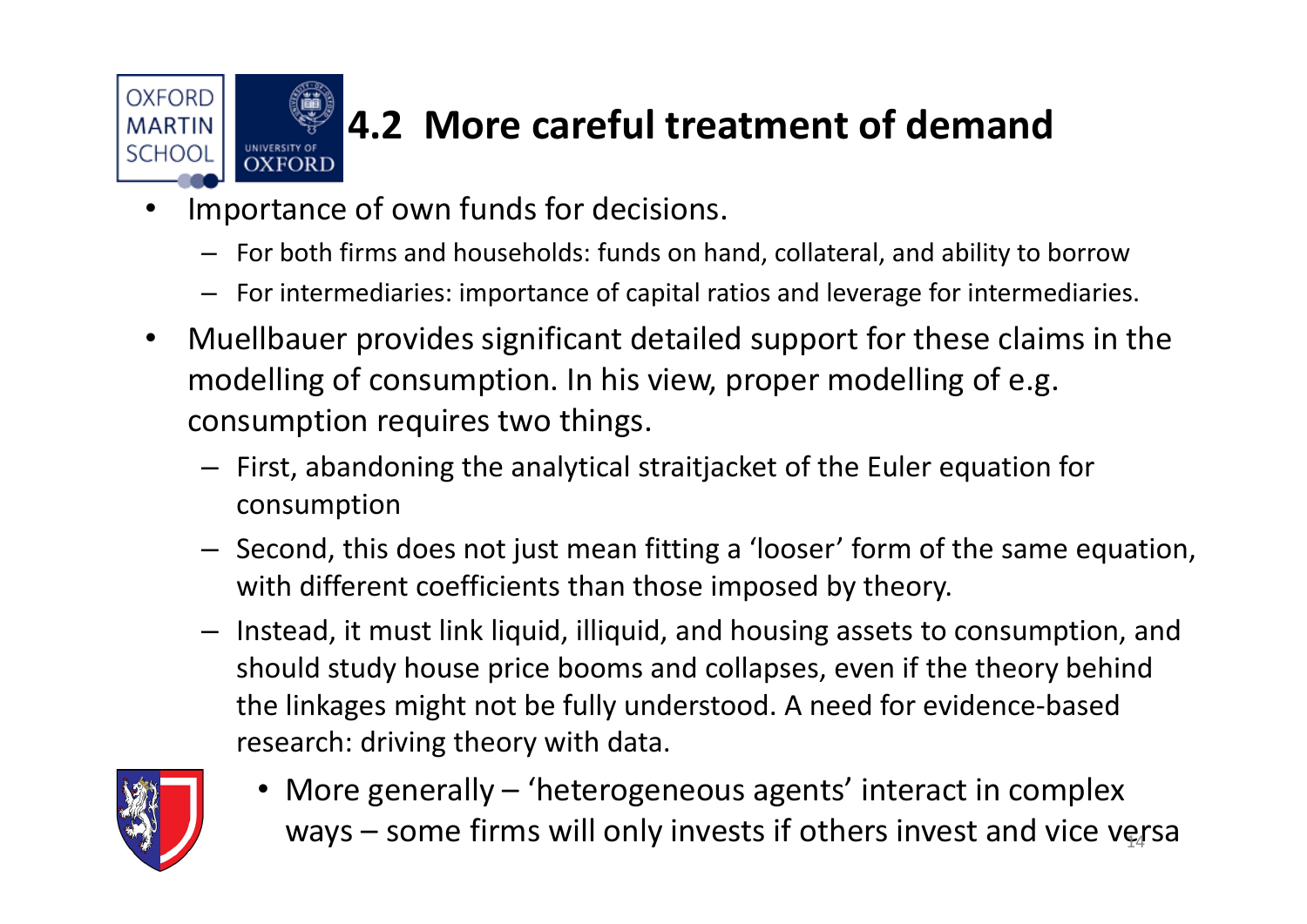

# **4.3 Endogenous Risk and Leveraged lenders**

- • Conventional risk models effectively treat individual financial entities in isolation. Risk applies to institutions individually; spillovers are not modelled.
	- In practice, financial institutions are spread through *direct* contractual linkages: individual bank defaults lead to liquidity constraints and balance sheet effects for other institutions. There are also important *indirect* effects
	- Whether risk spreads depends crucially on whether other market participants act as *shock absorbers* or *shock amplifiers.*
- $\bullet$  A new transmission mechanism can emerge, <sup>a</sup> paradox of prudence (Brunnermeir).
	- Keynes's paradox of thrift; more saving by one can lead to less savings by others
	- This paradox of prudence: contraction of asset demand due to balance sheet effects by one institution can lead to contraction by other institutions.
		- Many argue that crisis was caused by rollover crisis
			- shadow banking sector over‐lent for investment in mortgages

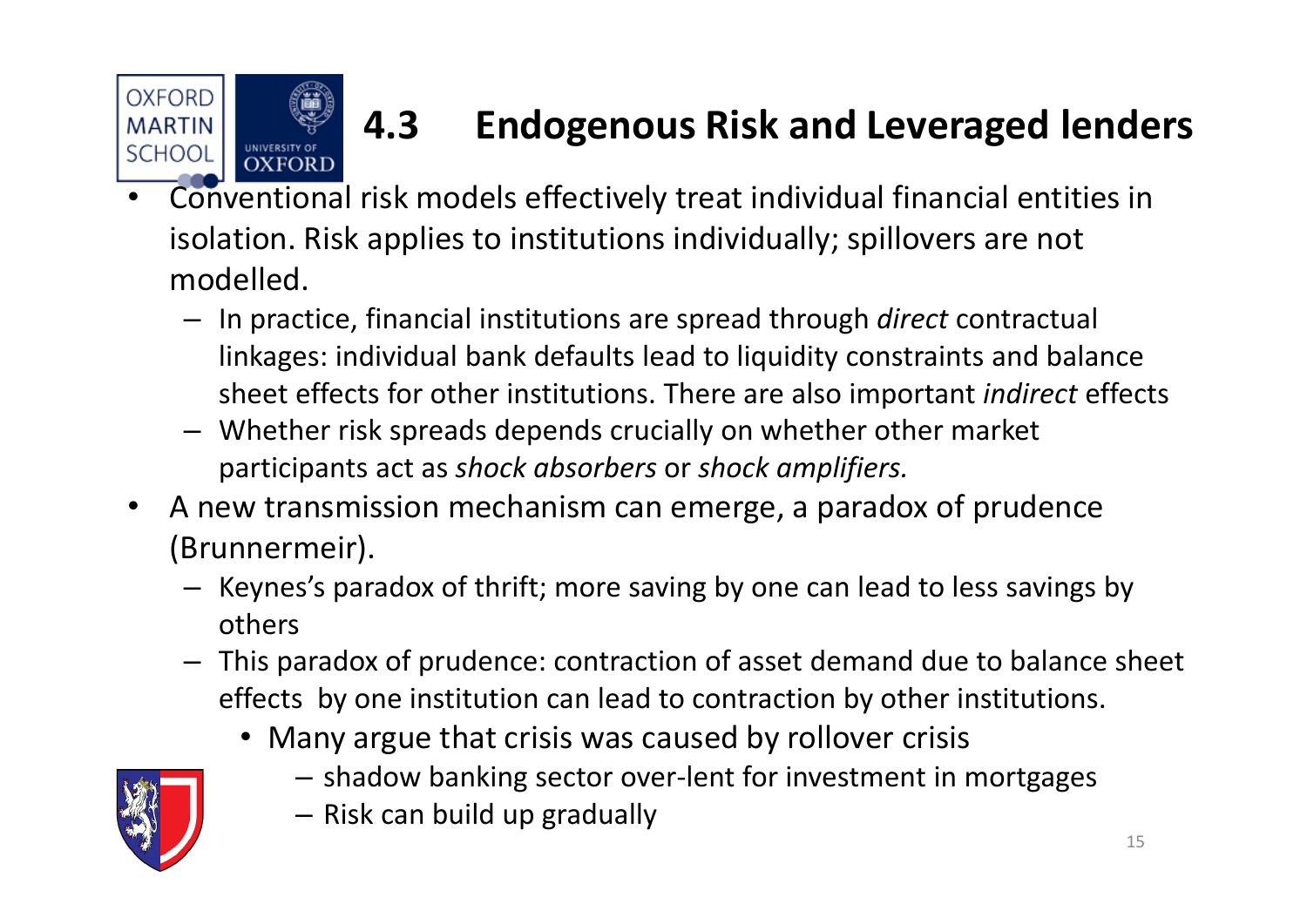

#### **4.4 A need to depart from rational expectations – difficult**

- •Backward lookingness important, and learning
- • But looking forward also important
	- Bounded rationality.
	- Extrapolative expectations (Minsky like).

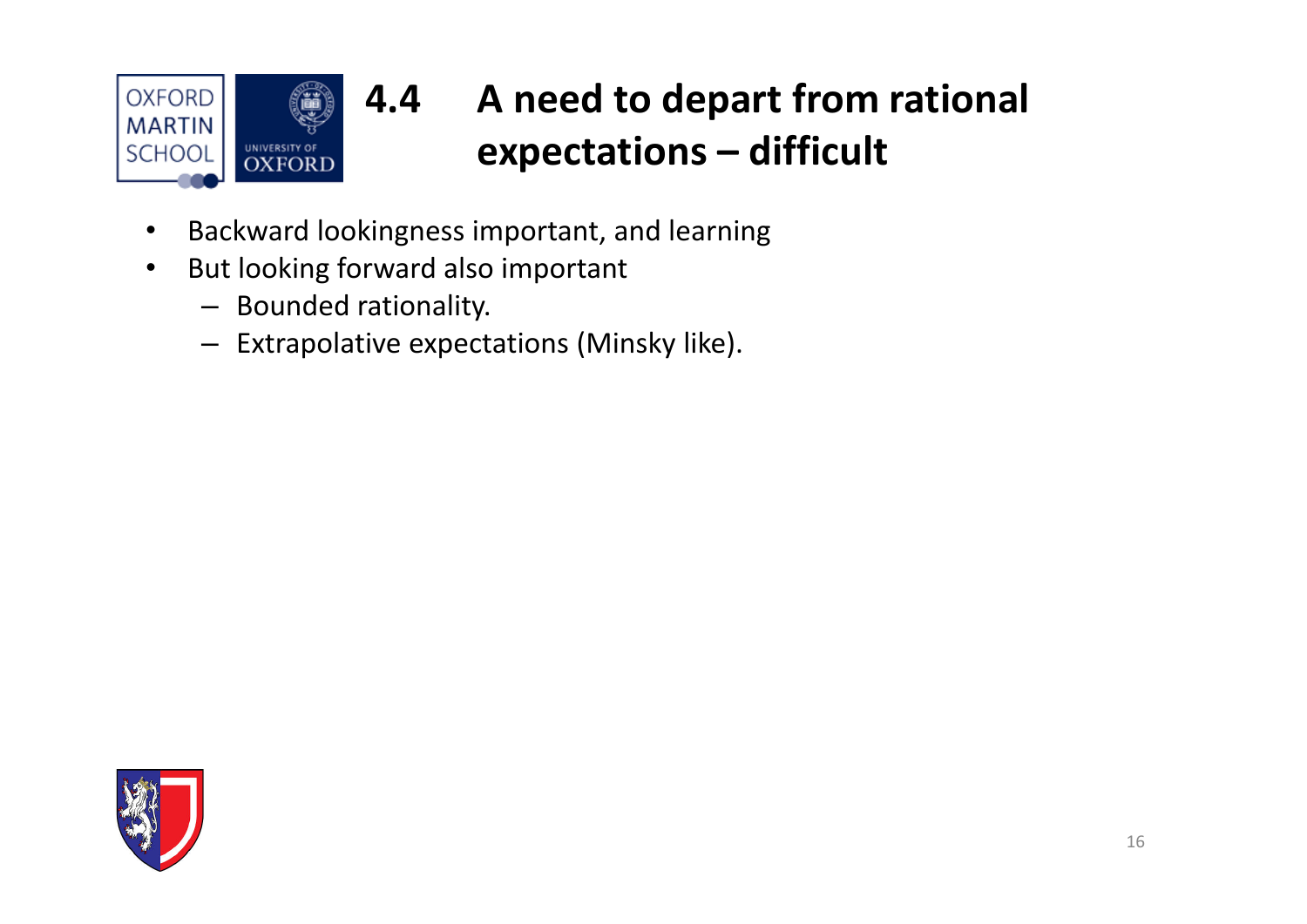

#### **4.5 Non‐ Linearities and Multiple Equilibria ‐very difficult**

- •• The existence of non linearities,
	- (i) Zero lower bound
	- (ii) Doom loops between sovereign and financial. Zero lower bound.
- $\bullet$  Multiple equilibria
	- Liquidity runs (used to be bank runs, and more general liquidity runs).
		- Difficult to capture probability that they happen.
- $\bullet$  The need to know the plumbing. Need for <sup>a</sup> study of granularity
	- Complex interactions between individual entities.
	- Financial example: Direct, and indirect through asset sales.
	- But as already noted there may be other instances egof interaction between investors.

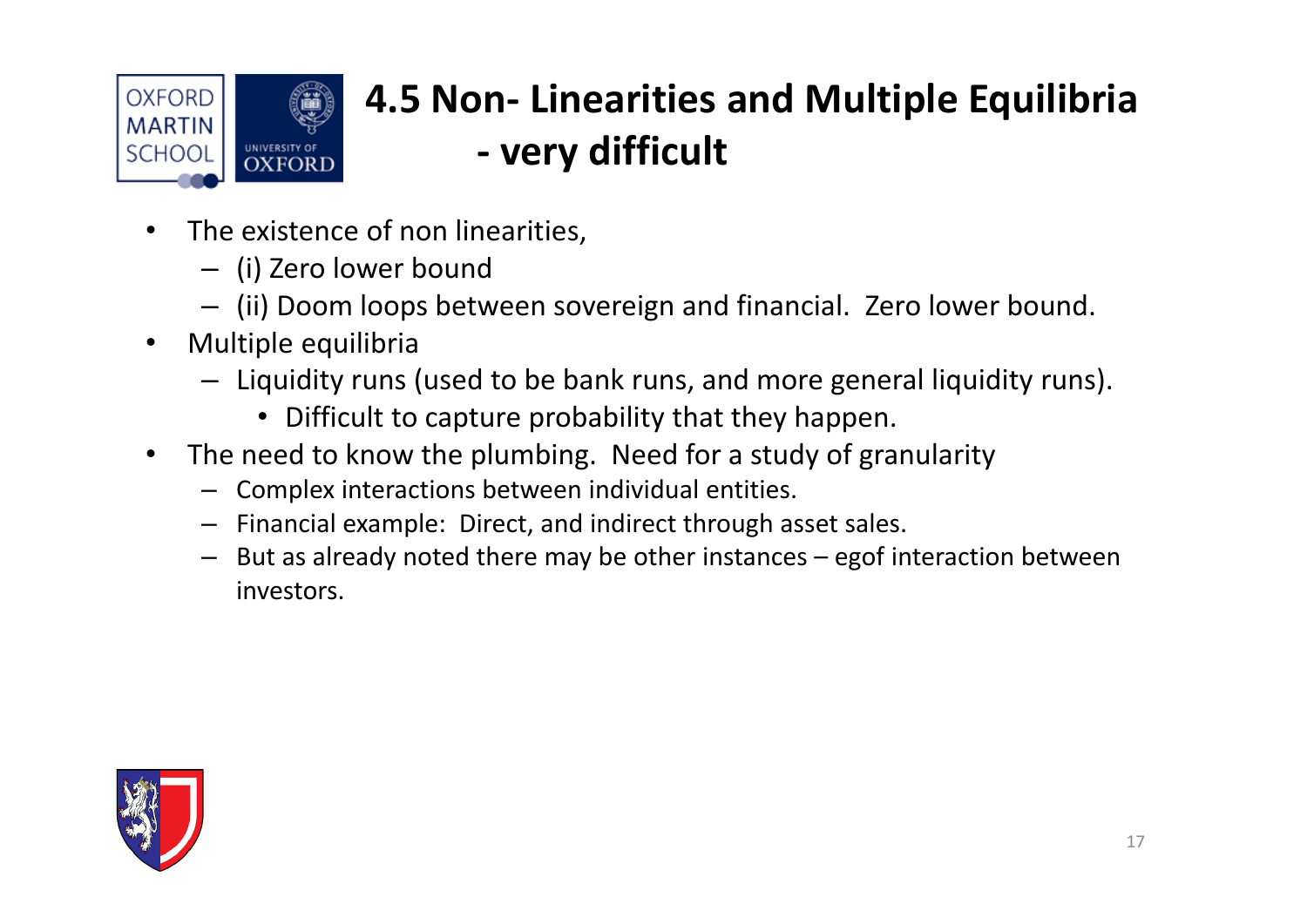

# **5 Implications for Core Model: multiple equilibria as possibility**

- • Carlin and Soskice describe the possibility of <sup>a</sup> sustained Keynesian unemployment equilibrium as an explanation of Fig 1
	- This is <sup>a</sup> model in which important parts of the micro‐foundations revolution are deliberately suppressed
- There is one equilibrium
	- inflation is at target, equilibrium exists in the labour market, the real interest rate is positive and at its 'neutral' rate, technical progress and growth continue
- $\bullet$ • But there is another possible equilibrium
	- inflation is stuck below target, there is unemployment but no falls in wages, the real interest rate is stuck above its neutral level but cannot be cut because of the zero bound, investment is low and so is growth, productivity grows slowly
		- This has significant policy implications
			- Implications for both monetary and fiscal policy



• There are many other ways in which this kind of outcome might happen and the state of the state  $\frac{18}{18}$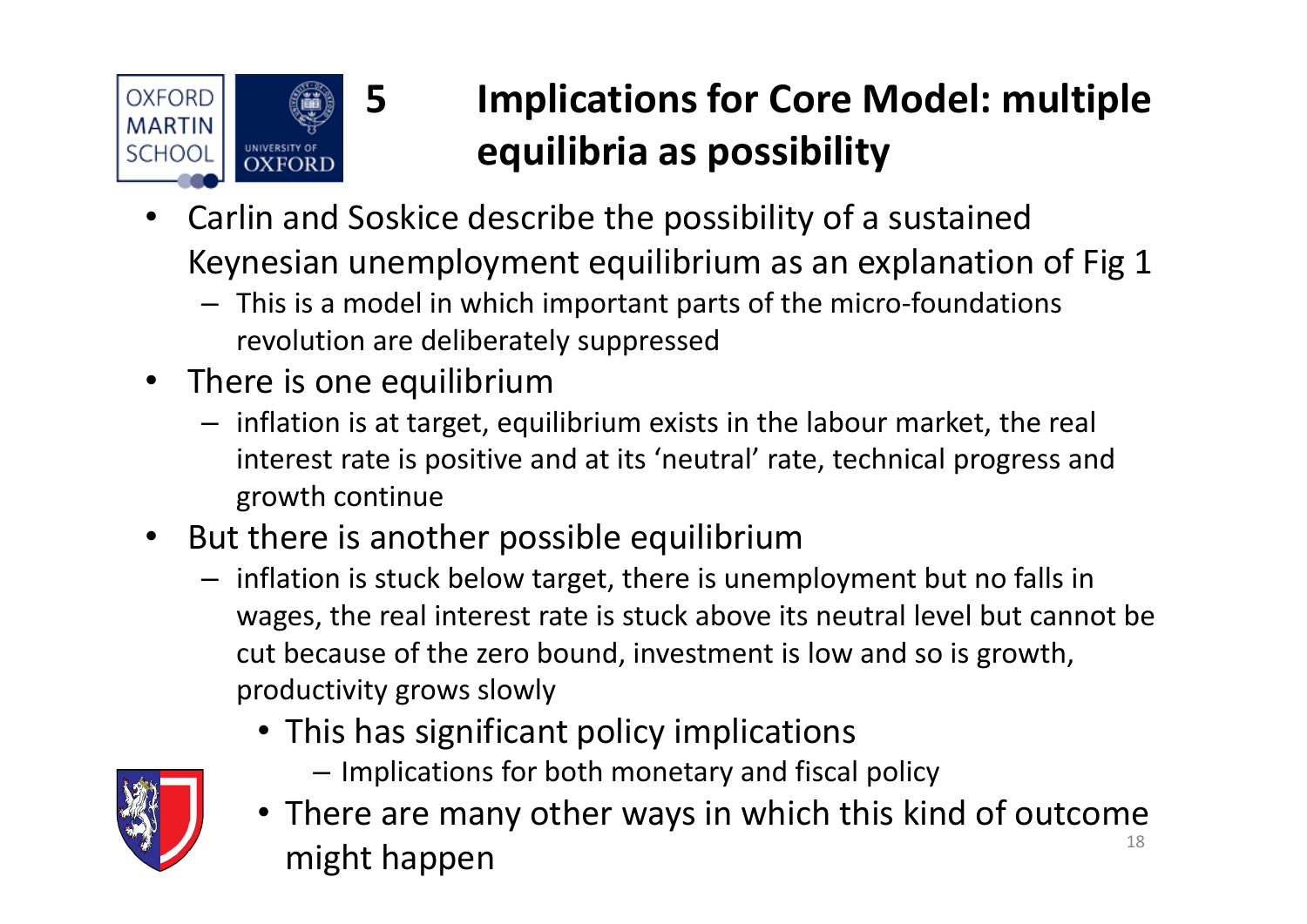

# **6 Implications: the need to be cautious about the future**

- • Olivier Blanchard draws <sup>a</sup> distinction between three kinds of models
	- Formal DSGE models
		- Staying close to theory, theory is worked out in full, as necessary takes liberty with the facts
			- This type of model has academic credibility, and prestige, and is published in leading journals
	- Less formal models: structural economic (SE) models, used for policy purposes.
		- Taking some liberty from theory, aim is to stay closer to the facts even if theory not fully understood.
	- Toy models
		- used for pedagogical purposes
		- Ramsey, OLG, ISLM, Mundell Fleming,…

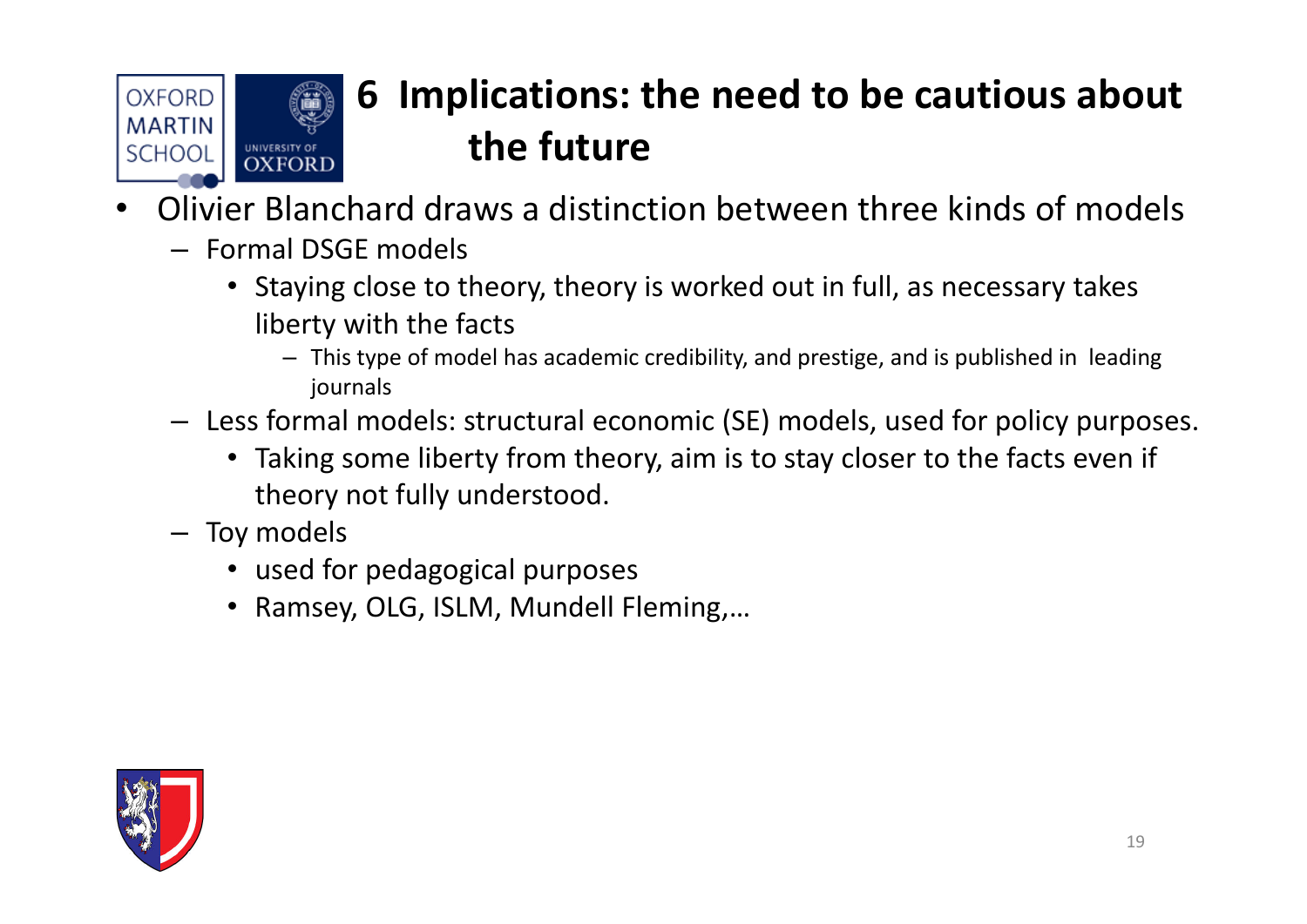

- •• Simon Wren Lewis has (convincingly) argued that the prestige, and resulting hegemony, of the DSGE tradition has inhibited work on structural economic models
	- e.g work the build up of risk in the run‐up to the financial crisis.
	- His plea, and that of Olivier Blanchard, is to for us to give structural economic (SE) models wider support, and to make them more widely accepted.
- My claim here is that the core DSGE model overlooked many thinks (obviously true) and that incorporating these things will be difficult (this also seems clear).
- There is thus an important sense in which the core DSGE model was a toy model –
	- something set out for pedagocial purposes to show how the bits fit together
	- A recognition of this might effect the hegemony of the DSGE model
	- Such <sup>a</sup> recognition might make us



- more willing to give support to SE models, even if they are incomplete,
- •• more willing to develop the DSGE model in challenging ways even if these developments, too, are incomplete.